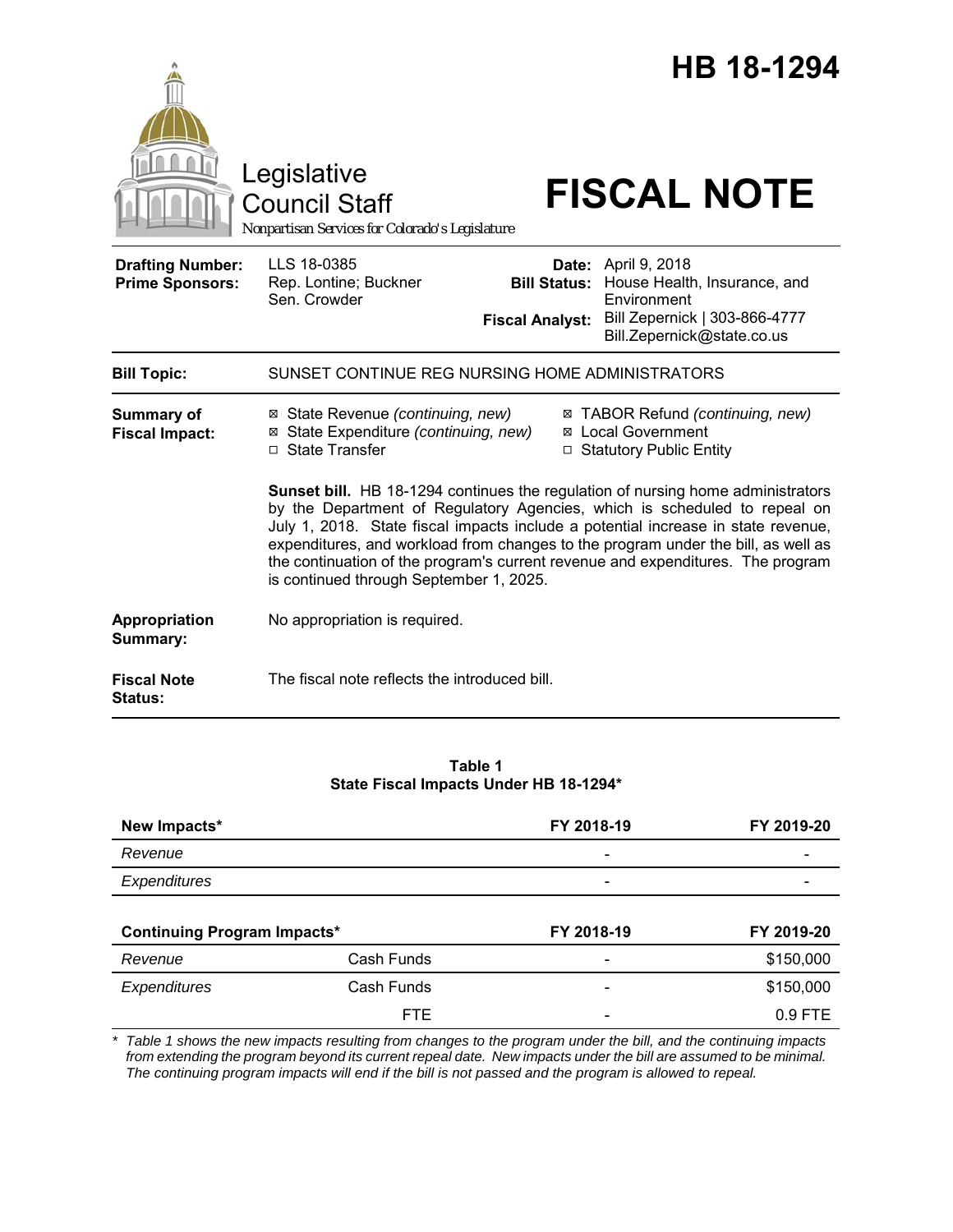April 9, 2018

### **Summary of Legislation**

This bill continues the regulation of nursing home administrators by the Department of Regulatory Agencies (DORA) through September 1, 2025. The program is currently scheduled to repeal on July 1, 2018. The bill also makes several changes to the program. First, the bill adjusts the membership of the Board of Examiners of Nursing Home Administrators to include three members of the public and two nursing home administrators. Second, the bill requires nursing home administrators to report conduct by employees that constitutes a felony to law enforcement and any relevant occupational board that regulates that employee's profession. Failure to report such criminal conduct constitutes grounds for disciplinary action.

### **Continuing Program Impacts**

Based on the department's FY 2018-19 budget request, the Department of Regulatory Agencies is expected to have revenue and expenditures of \$150,000 to administer the regulation of nursing home administrators. If this bill is enacted, current revenue and expenditures will continue for the program starting in FY 2019-20. If this bill is not enacted, the program will end on July 1, 2019, following a wind-down period, and state revenue and expenditures will decrease starting in FY 2019-20 by the amounts shown in Table 1. New impacts under the bill are discussed in subsequent sections of the fiscal note.

#### **State Revenue**

By requiring nursing home administrators to report criminal activity by employees, the bill may increase state revenue from criminal fines and court fees to the extent that these cases would not have been reported otherwise and additional convictions occur. These revenue impacts are assumed to be minimal.

### **TABOR Refund**

This bill continues state revenue from fees on nursing home administrators and potentially increases criminal fine and court fee revenue, which will increase the amount of money required to be refunded under TABOR by at least \$150,000 in FY 2019-20. Since the bill increases the TABOR refund obligation without a corresponding change in General Fund revenue, the amount of money available in the General Fund for the budget will decreased by an identical amount.

#### **State Expenditures**

To the extent the bill results in additional criminal activity being prosecuted, workload and costs for the trial courts, agencies providing representation to indigent defendants, and the Department of Corrections may increase. DORA may also have increased workload to investigate and take disciplinary action concerning the failure of nursing home administrators to report criminal activity. Other professional boards may receive additional complaints regarding regulated professionals from the new reporting requirement. Overall, these workload impacts are assumed to be minimal and no change to appropriations to any state agency is required.